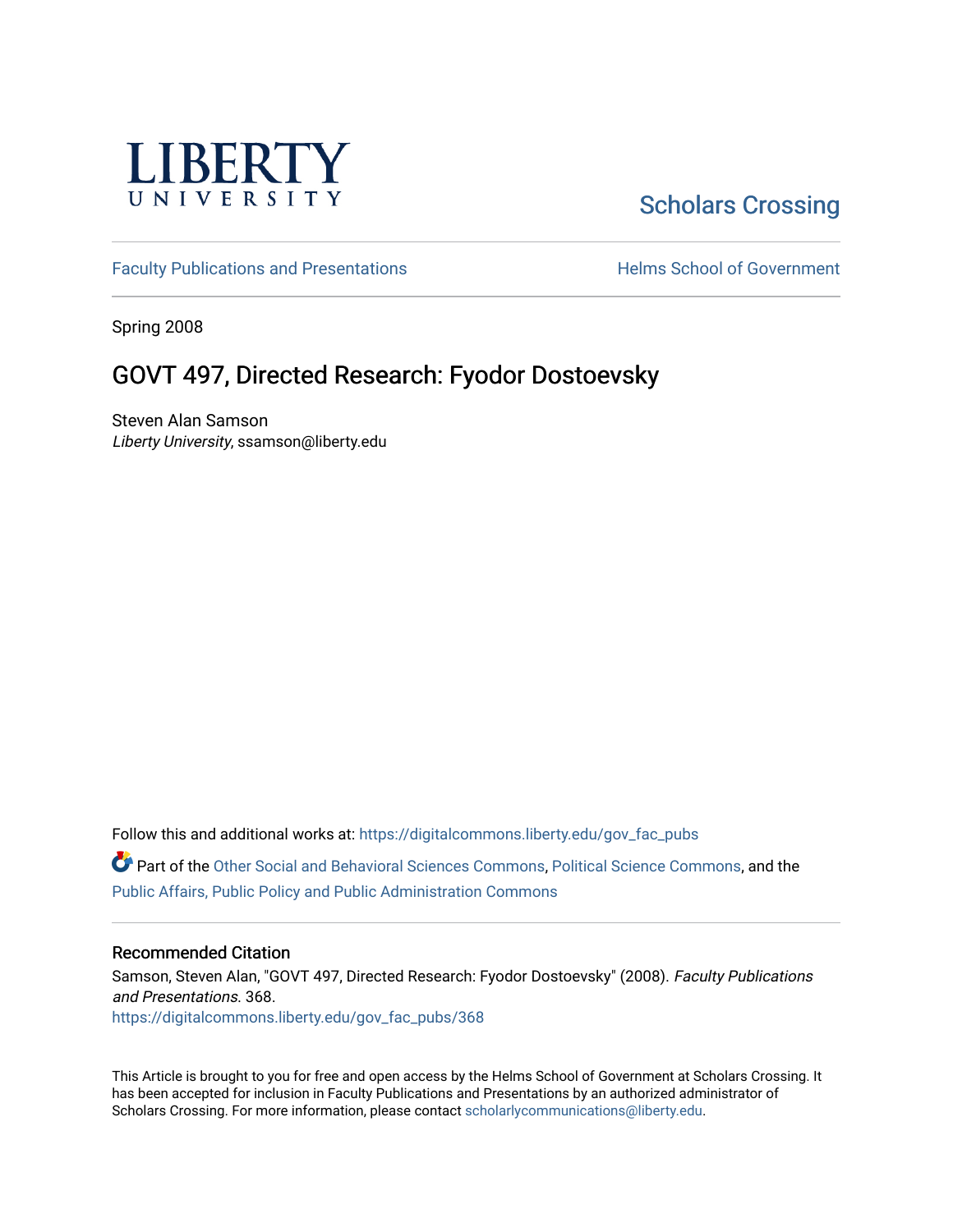#### **Syllabus for Directed Research GOVT495 – Spring 2008 Dr. Steven Alan Samson Liberty University Helms School of Government**

#### **I. Catalog Description**

Directed Research 3 credit hours

## **II. Objectives**

- 1. This course introduces the student to Fyodor Dostoevsky's political thought through a number of primary and secondary sources.
- 2. The student will gain a better understanding of the socio-political and philosophical revolutionary shift of the 19<sup>th</sup> century Russian political sphere through the study of Dostoevsky's literary work and supplemental texts .

#### **III. Prerequisites** GOVT 200

#### **IV. Required Texts**:

A. Primary Sources**:**

*Brothers Karamazov The Devils The Diary of a Writer The Idiot* (optional)

B. Bibliography of Secondary Sources:

Berdyaev, Nicholas. Dostoevsky. New York: Meridian, 1957.

\_\_\_\_\_\_\_\_. The Russian Idea, trans. R. M. French. Hudson, NY: Lindisfarne, 1992 [1947].

Berlin, Isaiah. Russian Thinkers, ed. Henry Hardy and Aileen Kelly. Harmondsworth, UK: Penguin, 1978.

Billington, James H. Fire in the Minds of Men: Origins of the Revolutionary Faith. New York: Basic Books, 1980

\_\_\_\_\_\_\_\_. The Icon and the Axe: An Interpretive History of Russian Culture. New York: Vintage, 1970 [1966].

Girard, René. Deceit, Desire, and the Novel: Self and Other in Literary Structure, trans. Yvonne Freccero. Baltimore: The Johns Hopkins Press, 1976 [1961].

Panichas, George A. The Burden of Vision: Dostoevsky's Spiritual Art. Chicago: Gateway, 1985.

Sandoz, Ellis. Political Apocalypse: A Study of Dostoevsky's Grand Inquisitor. Baton Rouge: Louisiana State University Press, 1971.